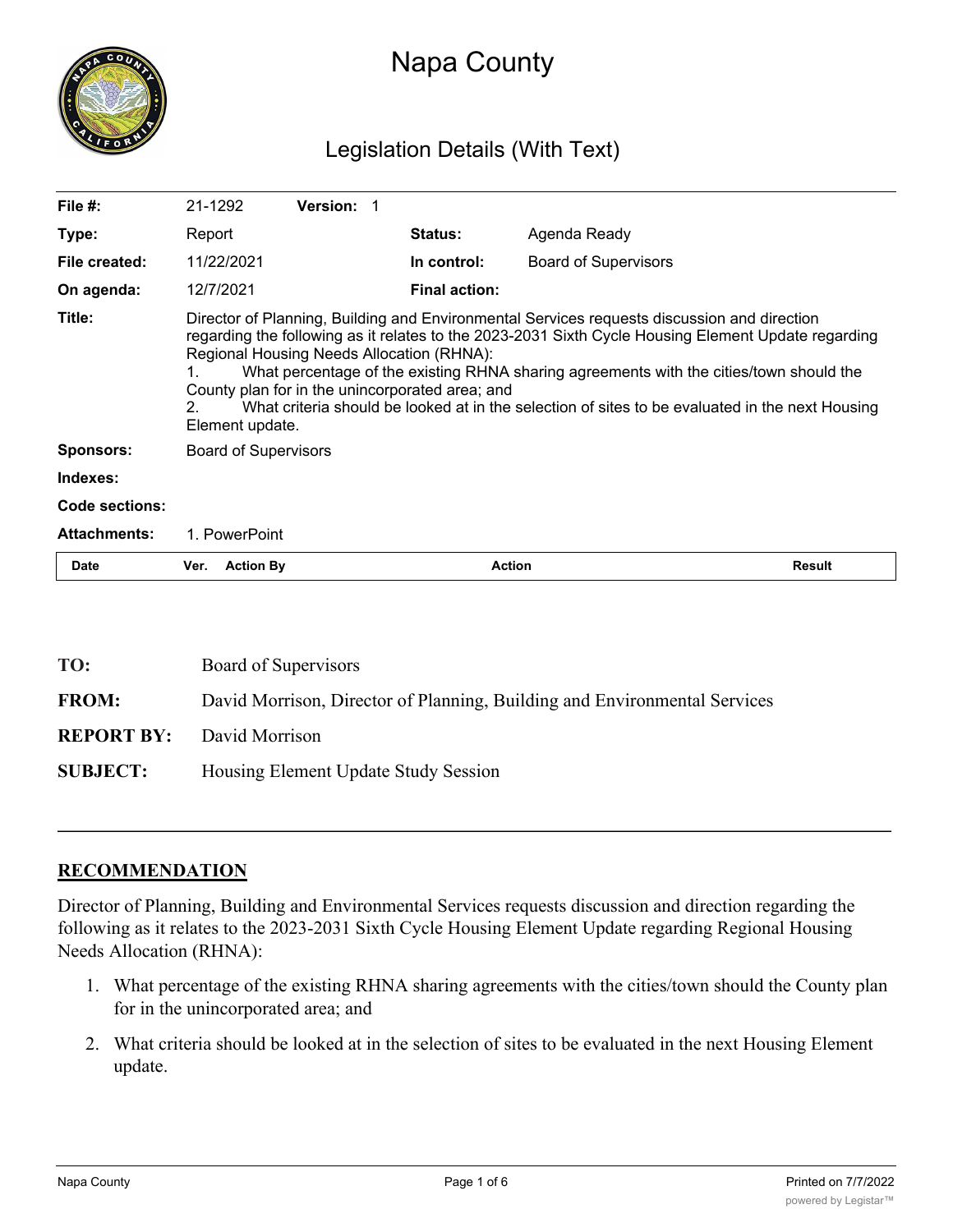# **EXECUTIVE SUMMARY**

Earlier in 2021 work began on the required Housing Element Update (Update) for the State's Sixth Cycle Planning Period to address housing needs for the years 2023 through 2031. The Update must be completed by the County and certified by the State Department of Housing and Community Development (HCD) by January 2023. The Update is subject to the California Environmental Quality Act (CEQA), and it is necessary to develop the Update's project description over the course of the next several weeks in order to ensure that required CEQA documentation and process can be completed prior to HCD's review of the Update. To prepare the CEQA project description, Staff requests that the Board review, discuss and provide general direction on two questions: (1) what percentage of the existing RHNA sharing agreements with the cities/town should the County plan for in the unincorporated area; and (2) what criteria should be looked at in the selection of sites to be evaluated in the next Housing Element update, as well as potential housing sites or areas preliminarily identified by staff.

## PROCEDURAL REQUIREMENTS:

- 1. Staff reports.
- 2. Public comments.
- 3. Board discussion and direction.

# **FISCAL & STRATEGIC PLAN IMPACT**

| Is there a Fiscal Impact?               | Yes                                                                                                       |
|-----------------------------------------|-----------------------------------------------------------------------------------------------------------|
| Is it currently budgeted?               | Yes                                                                                                       |
| Where is it budgeted?                   | Planning, Building and Environmental Services Budget Unit with<br>support from State and ABAG/MTC Grants. |
| Is it Mandatory or Discretionary?       | Mandatory                                                                                                 |
| Discretionary Justification:            | Board has already budgeted this program. Program is within                                                |
|                                         | budget.                                                                                                   |
| Is the general fund affected?           | N <sub>o</sub>                                                                                            |
| Future fiscal impact:                   | Update will continue into fiscal year 2022/23.                                                            |
| Consequences if not approved:           | County will be out of compliance with State Law if Update is not<br>completed.                            |
| County Strategic Plan pillar addressed: | Collaborative and Engaged Community                                                                       |
| <b>Additional Information</b>           | Update addresses multiple Strategic Plan pillars                                                          |

# **ENVIRONMENTAL IMPACT**

ENVIRONMENTAL DETERMINATION: This study session will provide direction to Staff to enable preparation of the CEQA documentation for the Update project.

# **BACKGROUND AND DISCUSSION**

A Power Point presentation providing an overview of these topics as presented to the Housing Element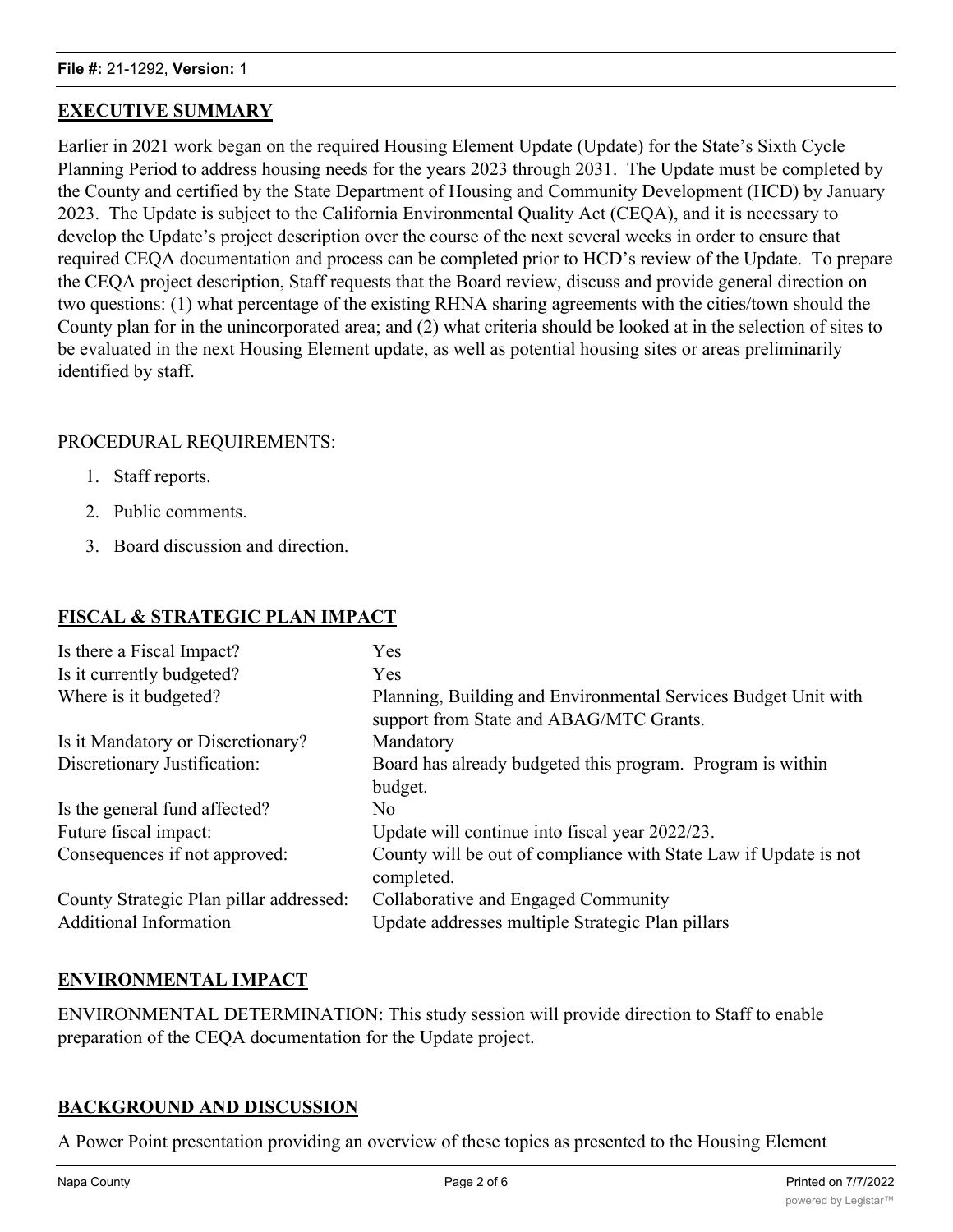#### **File #:** 21-1292, **Version:** 1

Advisory Committee (HEAC) is attached.

# RHNA TRANSFER AGREEMENTS

The County assigned Draft RHNA for the 6th Cycle is as follows:

- 369 units Very Low Income
- 213 units Low Income
- · 120 units Moderate Income
- · 312 units Above Moderate Income

The Association of Bay Area Governments (ABAG) received a total of 28 appeals of RHNA numbers by local jurisdictions. On November 12, 2021, ABAG ratified the final determination on the 28 appeals, denying 27 and granting an appeal filed by Contra Costa County, which resulted in 35 units being allocated instead to the City of Pittsburg due to a mapping error. On December 16, 2021, ABAG will consider adoption of the final RHNA plan.

Section 65584.07 of the California Government Code allows unincorporated counties to reduce their RHNA if cities within the County agree to an equivalent increase. Over the last several years, Napa County has contractually entered into the following RHNA sharing agreements applicable to the upcoming Sixth Cycle:

- 1. City of Napa (2019) 811 total units or approximately 80% of County Sixth Cycle RHNA
- 2. City of American Canyon (2010 & 2017) 198 total units or approximately 20% of County Sixth Cycle RHNA
- 3. City of St. Helena (2017) 2 units or approximately 0.2% of County Sixth Cycle RHNA

Napa County has pursued this option since 2010, entering into multiple agreements with cities in recognition of the need to protect farmland and open space consistent with both the General Plan and Measures J and P. The agreements allow more housing to be located within existing urban areas, where there are available infrastructure, schools, stores, and medical facilities.

In concept, the County could transfer 100% of its RHNA to the cities. However, staff cautions against transferring 100% of the unincorporated RHNA to the cities. Other jurisdictions that have taken this approach have been viewed skeptically by the Housing and Community Development (HCD) Department, regional Councils of Government, and the courts. ABAG must approve any transfer agreements prior to adoption of the updated Housing Element, but no later than January 2023. HCD must certify the County's approved Housing Element.

The resulting final and adjusted RHNA will provide a basis for determining the extent of the sites inventory needed to prepare the Housing Element Update. Staff recommends an approach where 90% of the County's total RHNA is transferred to the cities per the existing agreements, while the County identifies sufficient sites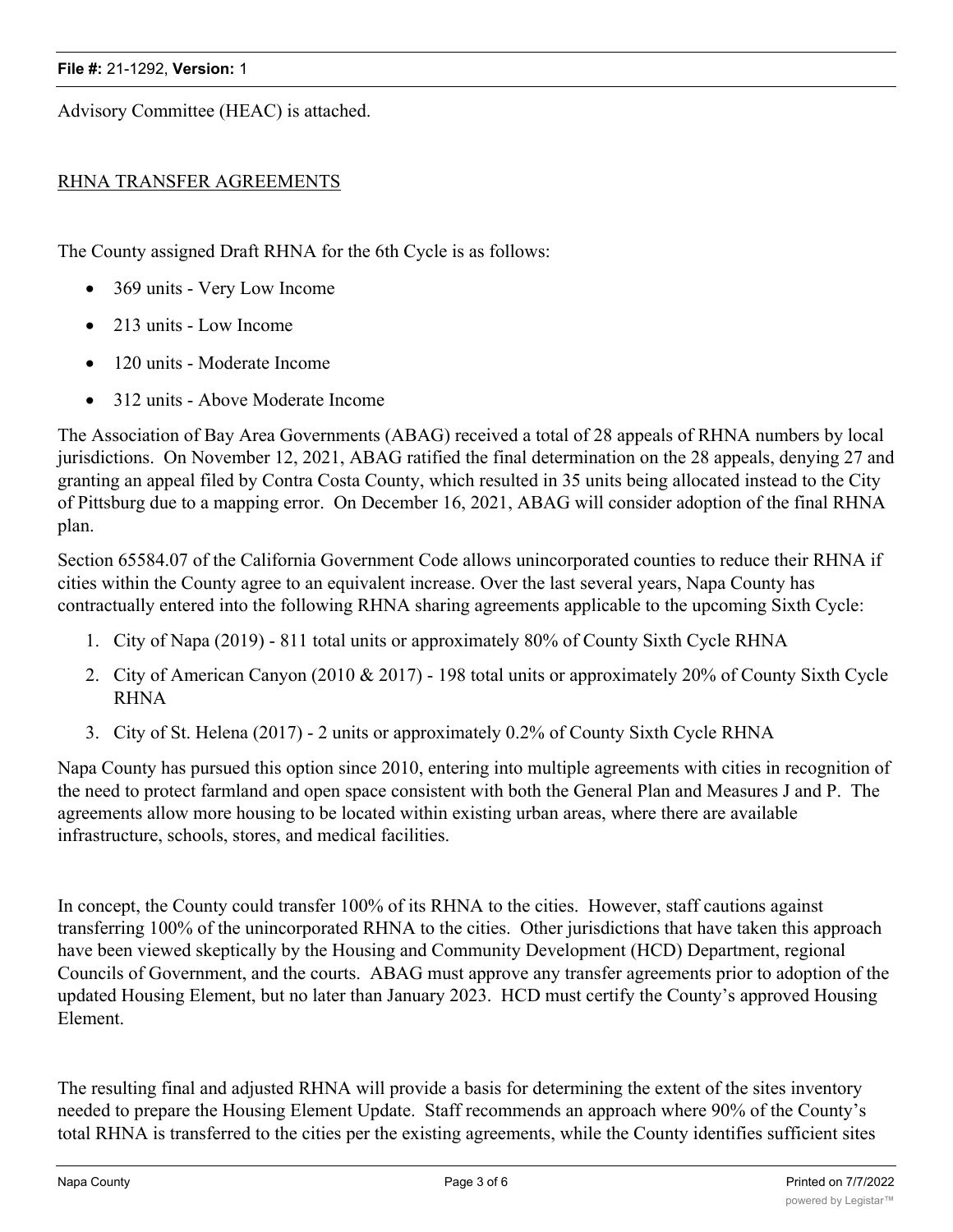within the unincorporated area to accommodate the remaining 10%. HCD and the County's consultants recommend an additional buffer of at least 30% for very low- and low-income categories, in case sites do not develop with affordable housing or at required densities during the 8-year plan period. This would result in placing approximately 275 homes in the unincorporated area, which would be 50% more than the County's RHNA share of 180 units in 2014.

Staff requests Board direction on the portion of existing RHNA transfer agreements to be requested of the cities.

# SITES SELECTION CRITERIA

Staff recommends focusing on the following housing opportunities for meeting the County's share of RHNA housing within the unincorporated area:

- 1. Farmworker Housing:
- County zoning permits up to 12 individual farmworker housing units (or 36 beds in group quarters) as an allowed use by right on every legal parcel in agricultural zones. Additional farmworker housing may be allowed with approval of a Use Permit. Track record of minimal production in the last housing cycle limits ability to project unit production in upcoming cycle. County is participating in the ABAG Farmworker Collaborative.
- 2. Accessory Dwelling Units (ADUs) and Junior Accessory Dwelling Units (JADUs):

One ADU and one JADU are permitted within residential zoning and Agricultural Watershed (AW) zoning. Agricultural Preserve zoning permits one JADU. The Housing Element Update can assume the development of ADUs and JADUs at the existing rate developed in past years. Based on recent data, staff is projecting a total of 72 ADUs and JADUs to be counted in the next Housing Element update.

- 3. Existing Housing:
- The County can include programs in the Housing Element Update to encourage the use of existing homes. Adequate Sites Alternative (Government Code 65583.1(c)) provides that under some conditions the County could address up to 25% of its adequate sites requirement by substantially rehabilitating existing units, converting existing units to affordable units, or where the affordability of existing units (including mobile home spaces) is preserved. Examples may include the conversion of hotels/motels to residential use and making them available for people experiencing homelessness, or preserving a mobile home park by acquiring spaces.
- 4. New Housing Sites:
- A focus of the Housing Element Update will be the identification of a sufficient number of housing sites that meet the portion of the RHNA that has not been transferred. The sites inventory must provide sites that are suitable for lower income housing; the law specifies a "default density" of 20 DU per acre. HCD recommends that the housing element provide a buffer in addition to simply providing sites to meet the RHNA. Due to recent changes in State law, a buffer will also reduce the risk of having to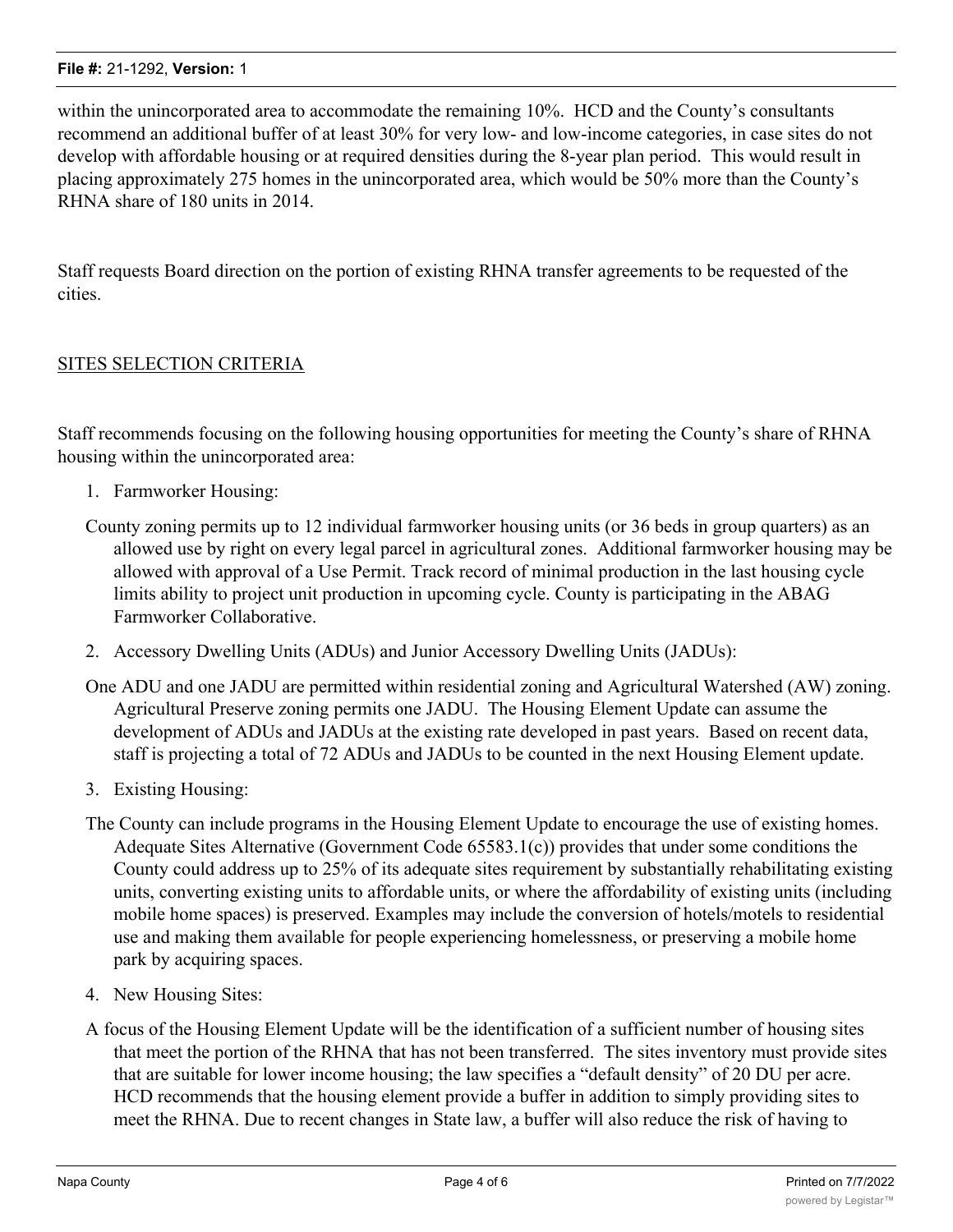identify additional sites before the next housing element update.

Per Assembly Bill (AB) 686, site selection must be consistent with the goal of Affirmatively Furthering Fair Housing, meaning that the County must ensure that the sites inventory does not concentrate sites for lowerincome housing development in areas of low opportunity, or contribute to the segregation/isolation of racial and ethnic groups, or create or exacerbate racially or ethnically concentrated areas of poverty (R/ECAPs). Ideally, lower-income housing sites should be located in areas of higher opportunity.

HCD prescribes that the following sites be included within the inventory of potentially suitable lands:

- Vacant sites that are zoned for multifamily development;
- · Vacant sites that are not zoned for multifamily development, but that allow such development;
- · Underutilized sites that are zoned for residential development and capable of being developed at a higher density or with greater intensity;
- · Sites that are not zoned for residential development, but can be redeveloped for and/or rezoned for multifamily residential development;
- · Sites owned or leased by the County that can be redeveloped for multifamily residential development within the housing cycle; and
- Sites controlled by the State, a city, or another public agency where there is agreement/documentation that the site can be developed within the housing cycle.

A sites suitability analysis must demonstrate how the projected residential development capacity of the sites can be realistically achieved and consider such things as:

- Land use controls and site improvements;
- Site size and realistic development capacity;
- · Typical densities of existing or approved residential development at similar affordability levels;
- · Current or planned availability and accessibility of sufficient water, sewer, and dry utilities;
- Incentives for residential use; and
- Local or regional development trends.

For any sites smaller than 0.5 acres or larger than 10.0 acres, the Housing Element must provide an analysis demonstrating their ability to develop housing during the planning period. Evidence can include developer interest or pending development proposal, or a track record of consolidating and/or developing sites of similar size. The Housing Element must also include policies or incentives to facilitate development of these sites.

# Proposed Screening Criteria

1. Sites must have access to existing or planned water, sewer, and other dry utilities with sufficient capacity available to support housing development (Source: State requirement);